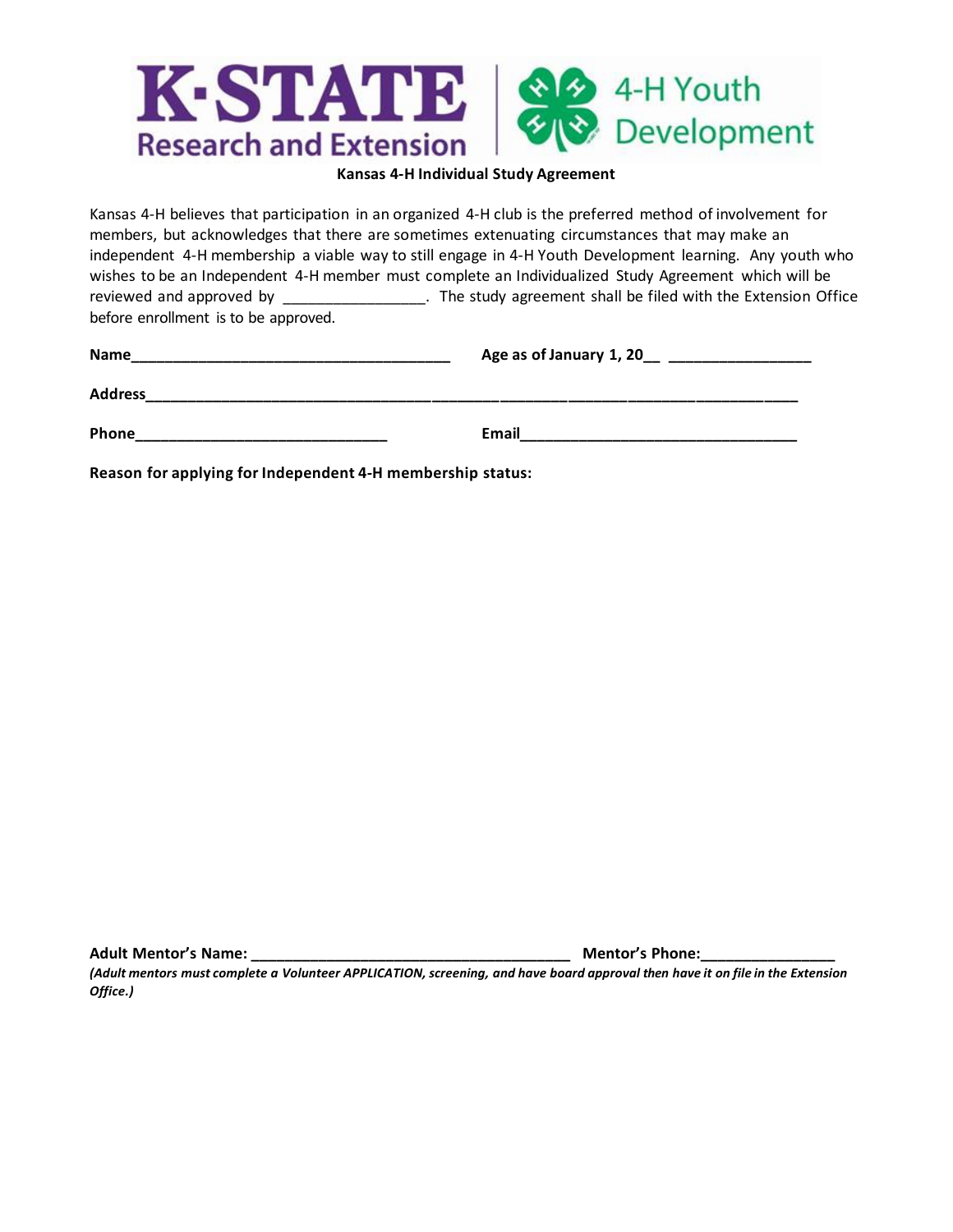## **As an Independent 4-H member, I agree to:**

1. Work with my adult mentor, who will guide and support me in my project work. Having completed the official Kansas 4-H volunteer screening process, my mentor is recognized by Kansas 4-H as a volunteer in good standing, and has agreed to assume the responsibilities outlined for 4-H mentorship.

2. Complete one or more community service learning activities during the year.

3. Publicly demonstrate my learning by giving a presentation or demonstrate before a group.

4. Share with my mentor six or more times throughout the year my progress toward my goals and celebrate achievements.

5. Develop my skills in leadership, citizenship, communications, personal life management and knowledge through project work.

6. Complete the individual study agreement as outlined below and report my accomplishments with my mentor and local office by September \_\_\_, 20\_\_.

7. Abide by all county, state and national 4-H policies and recognize the authority of Extension staff to establish and enforce rules and policies.

8. Ensure that I do my part to contribute to the larger 4-H program by actively participating in county and state fundraising efforts; volunteering to lead or assist with 4-H committees, programs and activities; reading and responding to extension office correspondence; and remaining informed and current on 4-H opportunities, procedures and guidelines.

| Agreed to by 4-H Member:         | Date: |
|----------------------------------|-------|
| Approved by Adult Mentor:        | Date: |
| Supported by Parent or Guardian: | Date: |

**PROJECT GOALS:** Please outline your 4-H goals and your plan for achieving them during this 4-H year. Goals should be stated for each project in which you have enrolled; must complete at least three goals.

**Project #1:\_\_\_\_\_\_\_\_\_\_\_\_\_\_\_\_\_\_\_\_\_\_\_\_\_\_\_\_\_\_\_\_\_\_\_\_\_\_\_\_\_\_\_\_\_\_\_\_\_\_\_\_\_\_\_\_\_\_\_\_\_\_\_\_\_\_\_\_\_\_\_\_\_\_\_\_\_**

Project Goals: (Things I want to accomplish this year.)

1.

2.

3.

4.

5.

6.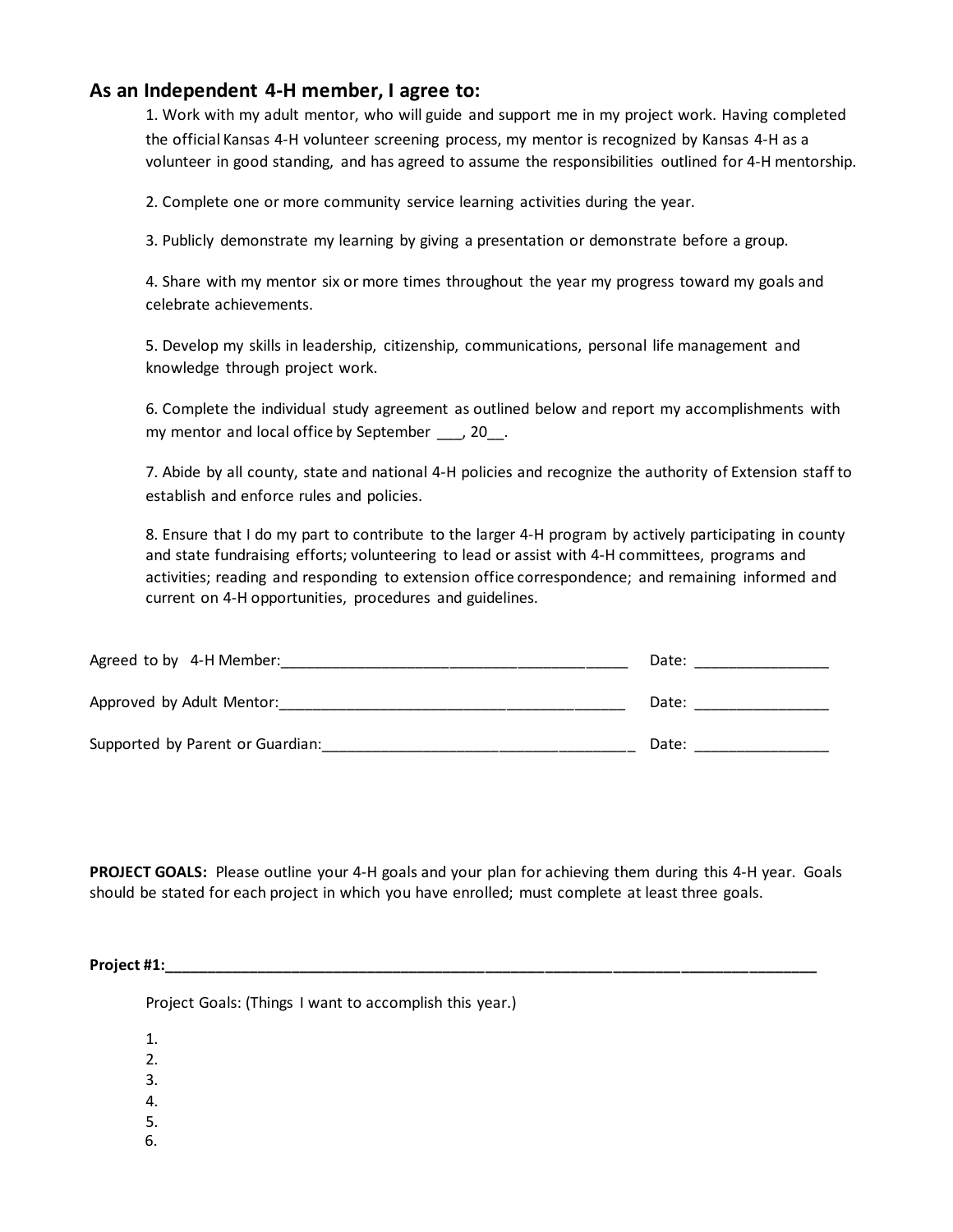Project Goals: (Things I want to accomplish this year.)

1. 2. 3. 4.

5.

6.

## **Project #3:\_\_\_\_\_\_\_\_\_\_\_\_\_\_\_\_\_\_\_\_\_\_\_\_\_\_\_\_\_\_\_\_\_\_\_\_\_\_\_\_\_\_\_\_\_\_\_\_\_\_\_\_\_\_\_\_\_\_\_\_\_\_\_\_\_\_\_\_\_\_\_\_\_\_\_\_\_**

Project Goals: (Things I want to accomplish this year.)

1. 2. 3. 4.

5.

6.

### **Project #4:\_\_\_\_\_\_\_\_\_\_\_\_\_\_\_\_\_\_\_\_\_\_\_\_\_\_\_\_\_\_\_\_\_\_\_\_\_\_\_\_\_\_\_\_\_\_\_\_\_\_\_\_\_\_\_\_\_\_\_\_\_\_\_\_\_\_\_\_\_\_\_\_\_\_\_\_\_**

Project Goals: (Things I want to accomplish this year.)

1. 2. 3.

4.

5. 6.

**Project #5:\_\_\_\_\_\_\_\_\_\_\_\_\_\_\_\_\_\_\_\_\_\_\_\_\_\_\_\_\_\_\_\_\_\_\_\_\_\_\_\_\_\_\_\_\_\_\_\_\_\_\_\_\_\_\_\_\_\_\_\_\_\_\_\_\_\_\_\_\_\_\_\_\_\_\_\_\_**

Project Goals: (Things I want to accomplish this year.)

1. 2. 3. 4. 5.

6.

**CITIZENSHIP and COMMUNITY SERVICE GOALS:** Please list ways you plan to provide service for or with other individuals and groups in the community, county and beyond related to your 4-H work. Must complete a minimum of one.

1.

2.

3.

**LEADERSHIP GOALS:** Please list ways you plan to improve your leadership skills related to 4-H work. Must complete a minimum of one.

1.

2.

3.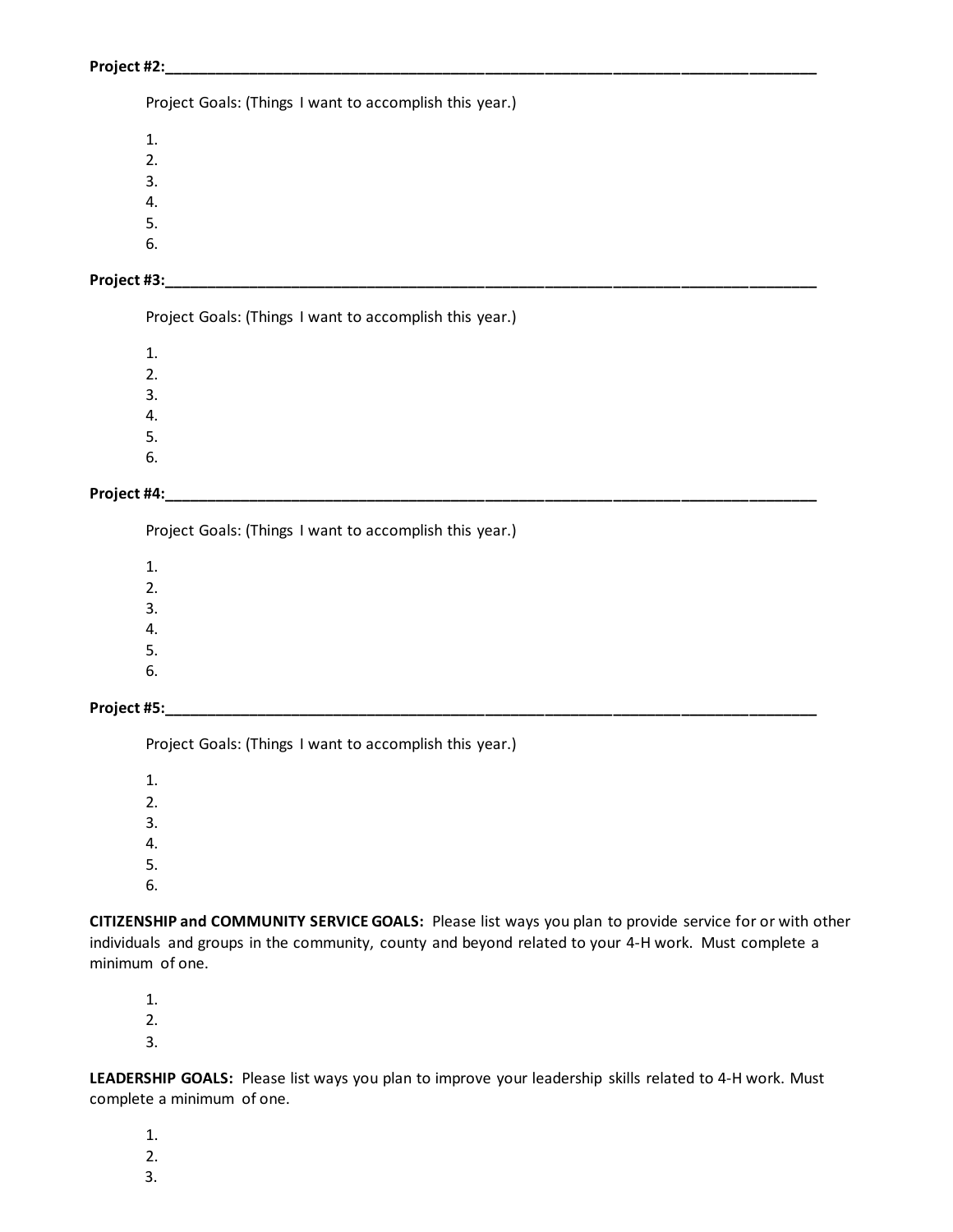**PUBLIC PRESENTATION GOALS:** Please list ways you plan to improve your public presentation skills. This may include presentations a 4-H club day, service organizations and exhibiting at the county fair. Must complete at least one.

- 1.
- 2.
- 3.

I will assist with at least one of the following events:

| ————————————<br>—————————————                                                                                                                                                                                                                                                                                                                                                                                                       |  |  |
|-------------------------------------------------------------------------------------------------------------------------------------------------------------------------------------------------------------------------------------------------------------------------------------------------------------------------------------------------------------------------------------------------------------------------------------|--|--|
| $\begin{array}{ccc} \begin{array}{ccc} \text{1} & \text{1} & \text{1} & \text{1} & \text{1} & \text{1} & \text{1} & \text{1} & \text{1} & \text{1} & \text{1} & \text{1} & \text{1} & \text{1} & \text{1} & \text{1} & \text{1} & \text{1} & \text{1} & \text{1} & \text{1} & \text{1} & \text{1} & \text{1} & \text{1} & \text{1} & \text{1} & \text{1} & \text{1} & \text{1} & \text{1} & \text{1} & \text{1} & \text{1} & \text$ |  |  |

**YEAR END REPORT:** Submit a final report of 4-H project activities to the local Extension Office by September 15, 20\_\_. Reflect on your learning by completing a Kansas 4-H Personal Page, 4-H Story and Permanent Record for the current year.

Date report submitted: \_\_\_\_\_\_\_\_\_\_\_\_\_\_\_\_\_\_\_\_\_\_\_\_\_\_\_\_\_\_\_\_

## **YEAR END COMPLETION STATEMENT:**

I certify that I completed the minimum goals and community activities in this plan.

| Member Signature:                                                      | Date:                                       |  |  |
|------------------------------------------------------------------------|---------------------------------------------|--|--|
| I certify that<br>minimum goals and community activities in this plan. | (4-H Member) has successfully completed the |  |  |
| Adult Mentor Signature                                                 | Date:                                       |  |  |

*Modified from Riley County KSRE Independent Member Form.*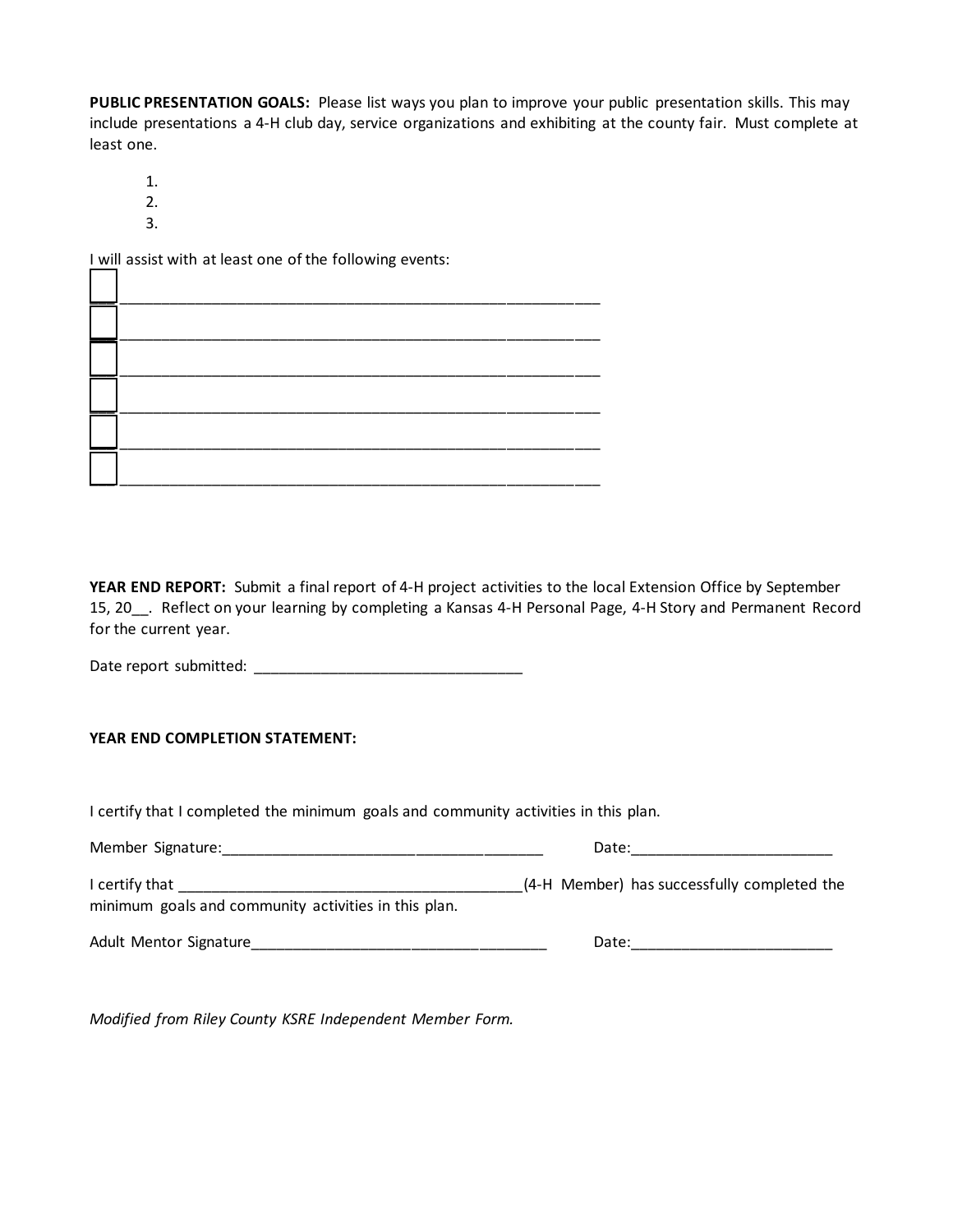

# **Information for Adult Mentors of Independent 4-H Members**

Thanks for expressing an interest in becoming an adult mentor of an Independent 4-H Member. The following information should answer many of your questions about this role. If you have further questions, please contact the extension staff member listed at the end of the adult mentor position description which is included in this information.

Kansas 4-H recognizes that small group learning in 4-H clubs is the optimal learning environment for youth, however, clubs may not be available to all youth because of meeting times, travel expectations, etc. Therefore, youth may join the 4-H program as an Independent 4-H Member.

In order to guide the Independent 4-H experience with the same concern for quality youth development that we have for club experiences, an Adult Mentor Position Description and Independent 4-H Member Plan is included in this information.

As in quality club settings, adult volunteers play a critical role in providing leadership for creating positive youth development experiences for all youth. This role of Adult Mentor is critical to the success of those youth choosing to enroll as Independent 4-H Members.

### **About Mentoring**

Mentoring is a committed relationship between an adult and a youth focused on developing the character and capabilities of the young person through intentional, positive youth development experiences. By definition, a mentor means a wise and trusted friend and guide. Mentoring is a wonderful way for caring adults to make a positive difference in a young person's life.

Parents or guardians of Independent 4-H members are responsible for finding an adult mentor. Adult mentors assist the youth in goal setting, planning, completing and reflecting on their experience and in fulfilling the Independent 4-H Member Plan. Adult mentors may be teachers, skilled community members (mechanic, seamstress, carpenter, etc.), senior citizens, relative or any adult with an interest in youth.

| Roles a Mentor May Play: * Friend | * Listener  | * Cheerleader | * Coach |
|-----------------------------------|-------------|---------------|---------|
| * Tutor                           | * Confidant | * Teacher     |         |

| <b>Characteristics of Successful Mentors</b>             |                                                       |                                                        |                                              |                             |  |
|----------------------------------------------------------|-------------------------------------------------------|--------------------------------------------------------|----------------------------------------------|-----------------------------|--|
| * Caring nature                                          | * Knowledgeable, experienced                          |                                                        | * Respectful                                 | * Guides, rather than leads |  |
|                                                          | * Good communicator * Meets others more than half way |                                                        | * Outgoing                                   | * Sense of humor            |  |
| * Continuously learning * Offers frequent encouragement  |                                                       | * Broad range of interests                             |                                              |                             |  |
| * Good listener                                          | * Supportive manner                                   |                                                        | * Encourages independence and skill transfer |                             |  |
| * Patient                                                | * Creative                                            | * Honest                                               | * Well organized, yet flexible               |                             |  |
| What Mentors Do                                          |                                                       |                                                        |                                              |                             |  |
| * Set high expectations of project work                  |                                                       |                                                        | * Help the 4-H member think through options  |                             |  |
| * Offer challenging ideas                                |                                                       |                                                        | * Encourage positive behavior                |                             |  |
| * Offer friendship                                       |                                                       | * Help member become aware of his/her own skills       |                                              |                             |  |
| * Inspire by example                                     |                                                       | * Teach by example; Listen to problems and give advice |                                              |                             |  |
| * Provide growth experiences                             |                                                       | * Offer encouragement and support                      |                                              |                             |  |
| * Be unselfish                                           | * Teach mastery of skills                             |                                                        |                                              |                             |  |
| * Identify possible learning opportunities and resources |                                                       |                                                        |                                              |                             |  |